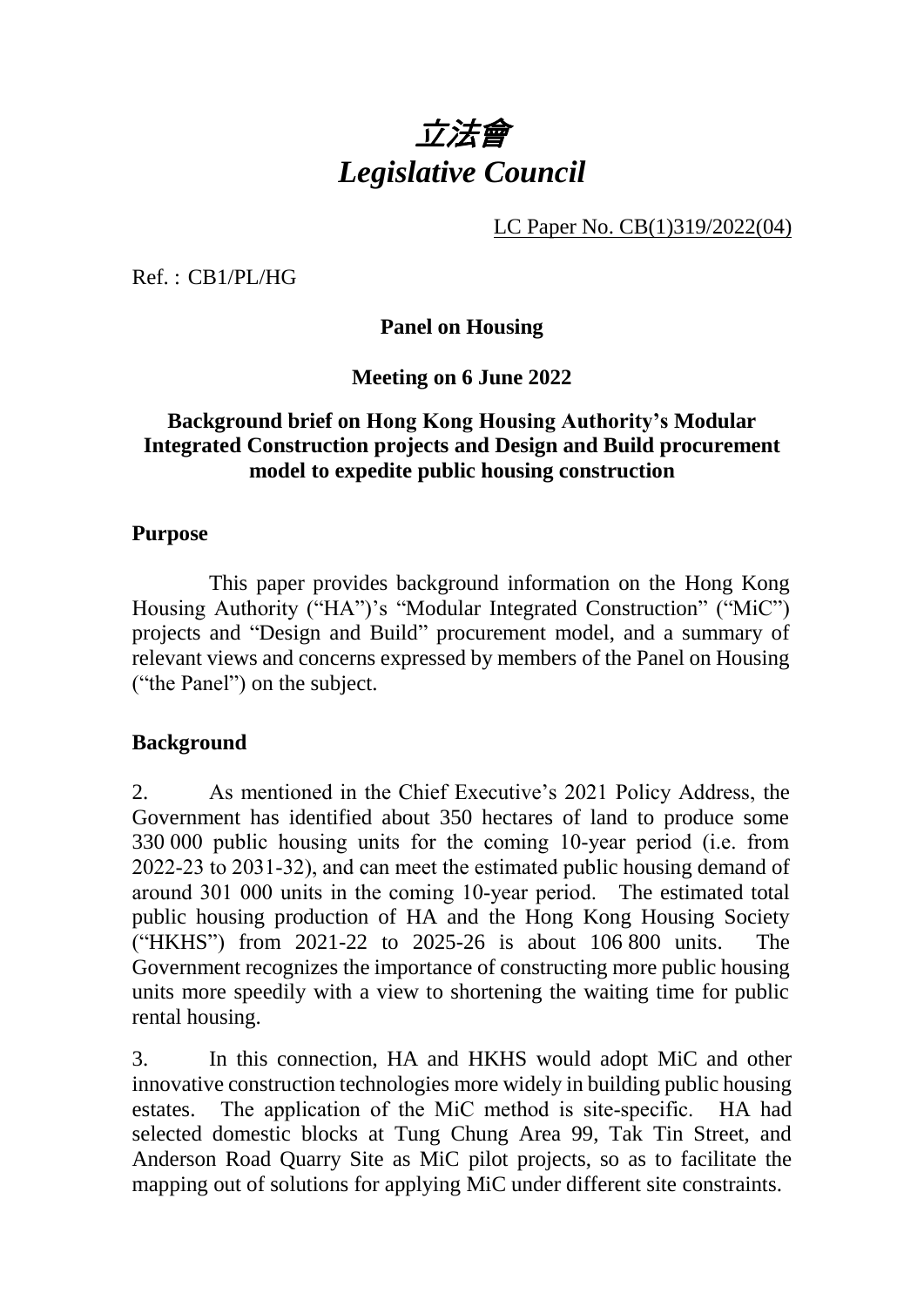4. HA had identified additional projects suitable for MiC application, and, by preliminary estimation, about 20 000 units could be provided upon completion. HKHS would also adopt MiC to develop a domestic block at Hung Shui Kiu. HA and HKHS would continue to select more projects suitable for MiC application as a means to drive the industry to get ready for the wider application of MiC in public housing.

5. HA would actively introduce technologies to enhance efficiency for early completion of projects. Such efforts included applying Building Information Modelling ("BIM") and other innovative technologies (such as laser scanning and unmanned aerial systems) in the planning, design and construction stages; utilizing mobile devices and mobile applications for site supervision to streamline on-site communication and workflow; and using construction robotics to address labour shortage.

6. HA would further adopt the new "Design and Build" procurement model in suitable projects whereby contractors would undertake both design and construction in a single contract. Under this model, the Housing Department ("HD") would provide the basic layouts and overall development requirements of the projects when inviting tender. The contractors would then further develop the detailed design and take charge of the construction, thereby supplementing HD's limited human resources in design work and enabling HD to focus more on planning, coordination and supervision of its public housing developments.

7. At the same time, the entire construction workflow could be further enhanced by leveraging on contractors' expertise. By carrying out design and construction works in parallel, contractors would also have greater flexibility in material procurement, construction methods and workflow. HD was currently working on the formulation of an institutional framework for the "Design and Build" procurement model and would select public housing projects suitable for adopting this model, which was expected to be rolled out in the middle of 2022.

## **Members' views and concerns**

8. When discussing the housing-related initiatives in the Chief Executive's 2021 Policy Address in October 2021 and February 2022, members expressed concern about the long waiting time for allocation of public rental housing units and the Administration's capability in meeting its targets in public housing production. Members opined that adopting MiC in HA's public housing developments would help shorten the construction time and enquired about the progress and effectiveness of HA's application of MiC and other construction technologies in speeding up public housing production.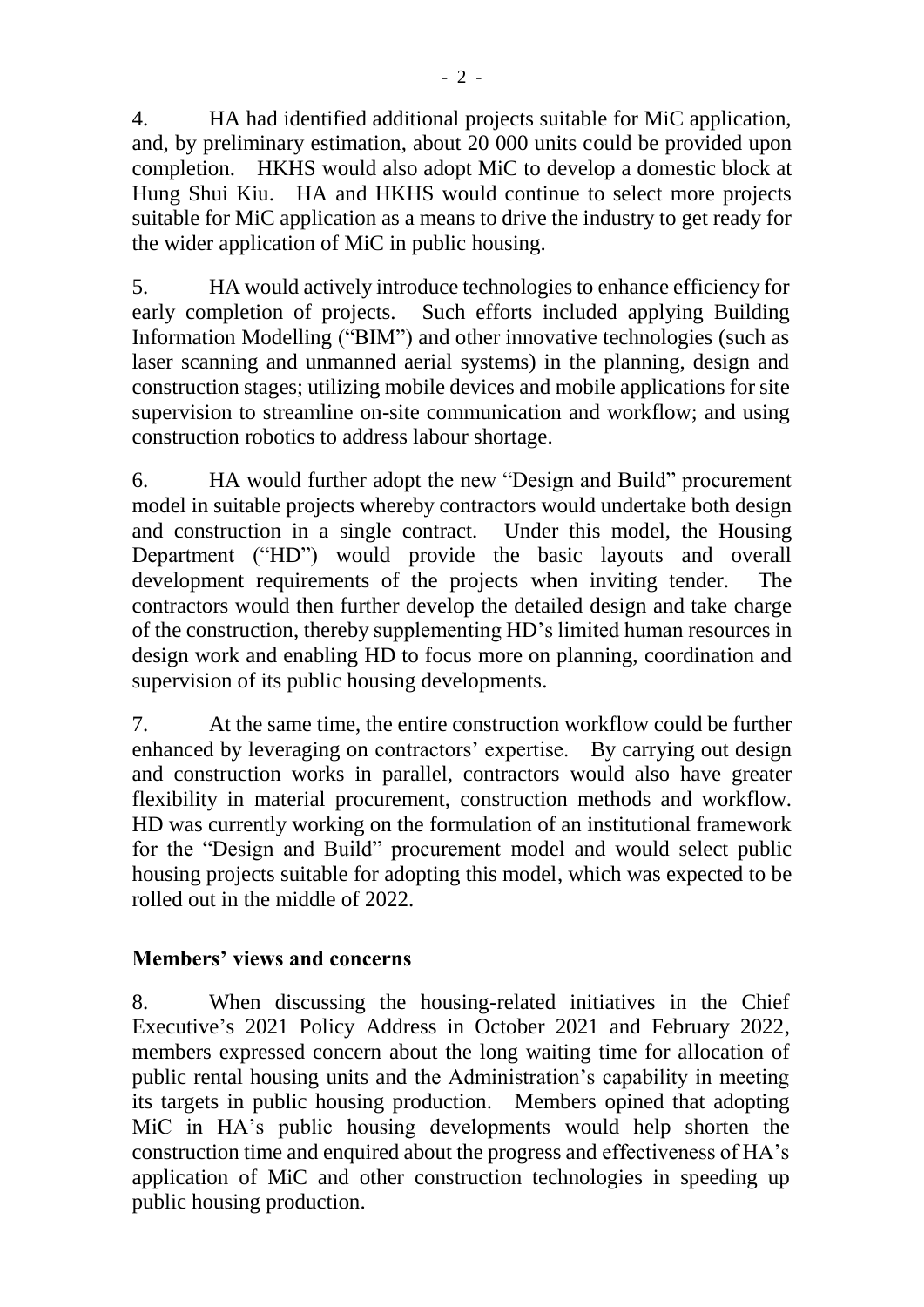9. The Administration advised that HA could complete the main concrete structure of a typical floor of a public housing block in six working days. As of mid-June 2021, in addition to the first MiC pilot project at Tung Chung Area 99, there were two public housing projects which were identified as suitable for implementation of MiC, namely the public rental housing project at Tak Tin Street and subsidized sale flats project at Anderson Road Quarry Site.

10. HA also adopted other innovative technologies, including construction robotics in carrying out labour-intensive works and mobile applications to facilitate site supervisions, to streamline on-site communications and workflow in its other public housing development projects currently. HA would also adopt the "Design and Build" procurement model to suitable projects to allow contractors to undertake design and construction in a bundle, thereby releasing resources for HD to carry out preliminary design, as well as leveraging the contractors' expertise to further enhance the entire construction workflow.

11. Members noted that the Government had been applying various innovative technologies such as geographic information system, MiC, BIM in implementing public housing development projects. They enquired what other innovative and technological construction methods the Administration would adopt with a view to expediting the delivery of public housing development projects and lowering the construction cost.

12. The Administration advised that at present, HA had achieved a precast rate of 90% on plan in certain public housing projects and was able to build a typical floor with over 20 public housing units in six days. HA and HKHS would expand the application of MiC in suitable public housing development projects to reduce reliance on construction labour and lower the construction cost. In addition, the Government was encouraging construction industry to expand the application of MiC in their project implementation. HA would also actively extend the application of BIM and other innovative technologies in the planning, design and construction stages, and to improve site safety management.

## **Council questions**

13. Questions on issues relating to the use of MiC in building projects by the Government and using smart technologies for land identification and housing production were raised at the Council meetings of 6 May 2020 and 26 January 2022, respectively. The Council questions and the Administration's replies are hyperlinked in the **Appendix**.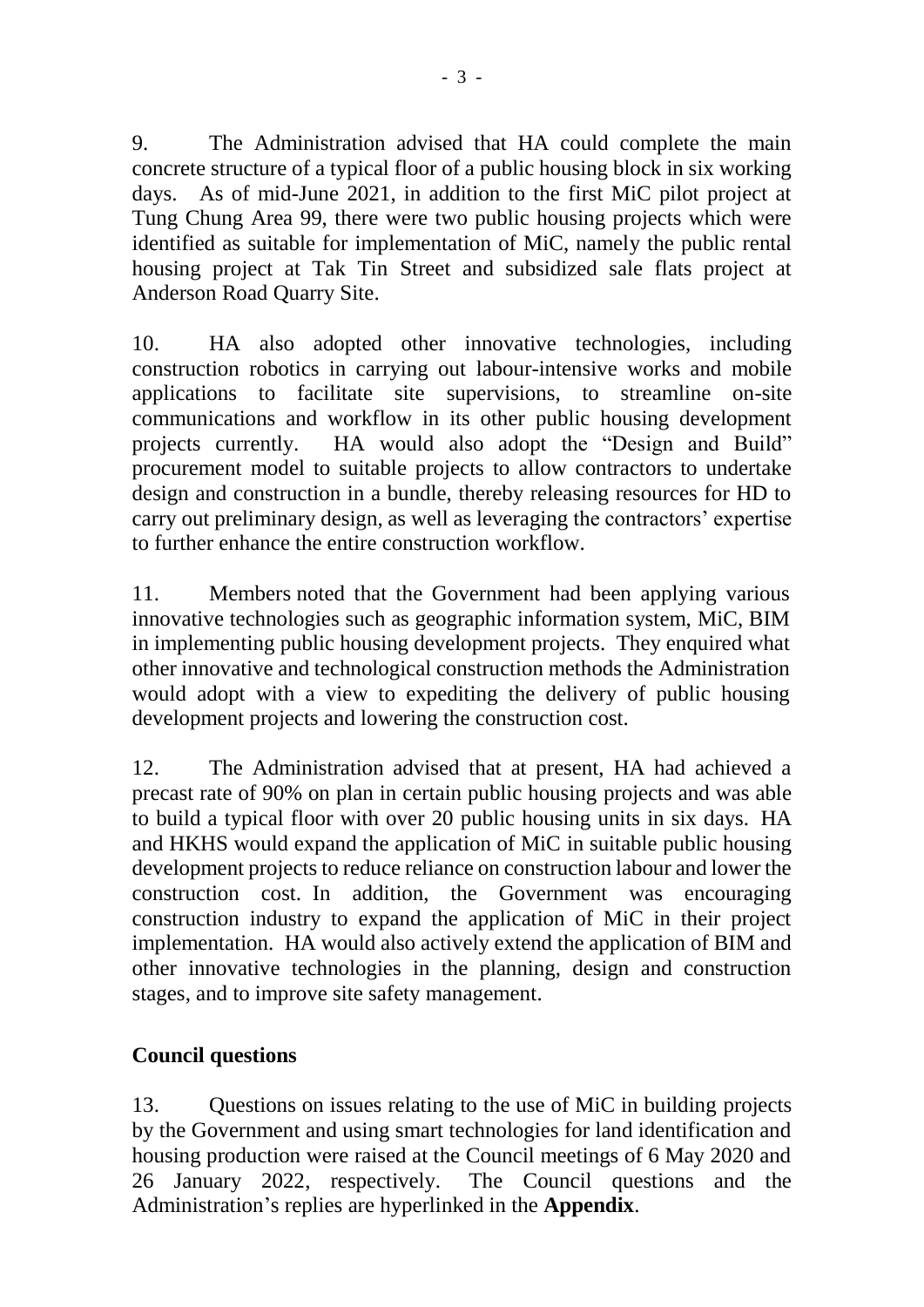#### **Latest position**

14. The Administration will brief members on HA's MiC projects, Design and Build procurement and other measures to expedite public housing construction at the Panel meeting on 6 June 2022.

### **Relevant papers**

15. A list of relevant papers is in the **Appendix**.

Council Business Division 1 and Public Complaints Office Legislative Council Secretariat 1 June 2022